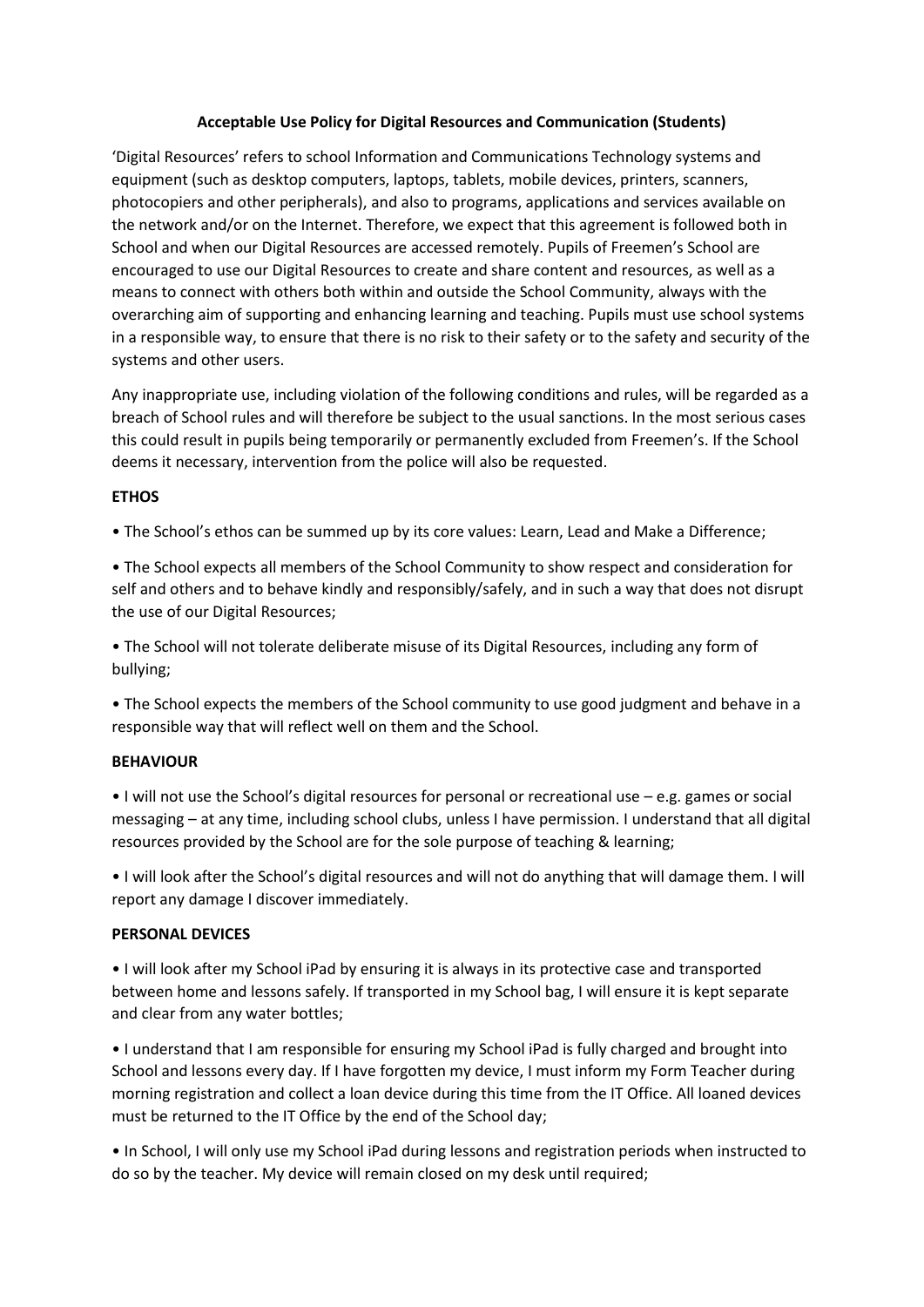• I will not use my device outside of lessons e.g. in corridors, before school, break time, lunchtime, wet breaks and after school when still on site, unless permission has been given;

• I will always lock my School iPad in my locker when not using it in lessons e.g. break time, lunchtime or during sports lessons, clubs & activities;

• I understand that I must provide a set of wired earphones (not exceeding £15 in value) and have them available at all times for use in lessons. I will respect the right of others to work in an environment that is free of distractions and will therefore mute my device or use my earphones unless directed otherwise by a teacher;

• I understand that deliberate and intentional damage to the device or accessories is not acceptable and will result in a sanction;

• I understand that I am not allowed to bring my own personal devices (with an exception in the sixth form) into School without School permission and that the School cannot be held responsible for their damage, theft or loss if I do so.

### **PRINTING**

• I will only use the School's printing facilities for printing school work, after it has been proof-read for errors and corrected, and will only print out multiple copies when specifically instructed to do so by a member of staff. Whenever possible, I will avoid printing altogether.

# **PRIVACY/DATA**

• I understand that the School will monitor my use of the School's ICT systems, devices and digital communications;

• I will keep my password secret. I understand that I should not write down or store a password where someone may steal it. If I become aware that my password is/may be known by others, I will change it without delay;

• I will not use another pupil's username and password to access the School network, even if they have given me permission to do so. I will respect the privacy of others and will not seek to obtain access to their data and change their files in any way;

• I will not open an attachment, or download a file, unless I have permission or I know and trust the person who has sent it;

• I understand that revealing my personal information, or that of others, to any other person in any way is potentially dangerous and illegal. Examples of personal information are birth dates, addresses, mobile phone numbers, current or future location and schedules;

• I understand that interfering with or trying to avoid any security measures the School may have in place - such as altering device settings or bypassing filters - is dangerous and irresponsible. I will therefore respect any measures the School has put in place to maintain a safe learning and teaching environment;

• I understand that the School has a responsibility to investigate any instances of irresponsible use of its Digital Resources. This means that any digital device on the school premises may be subject to investigation at any time;